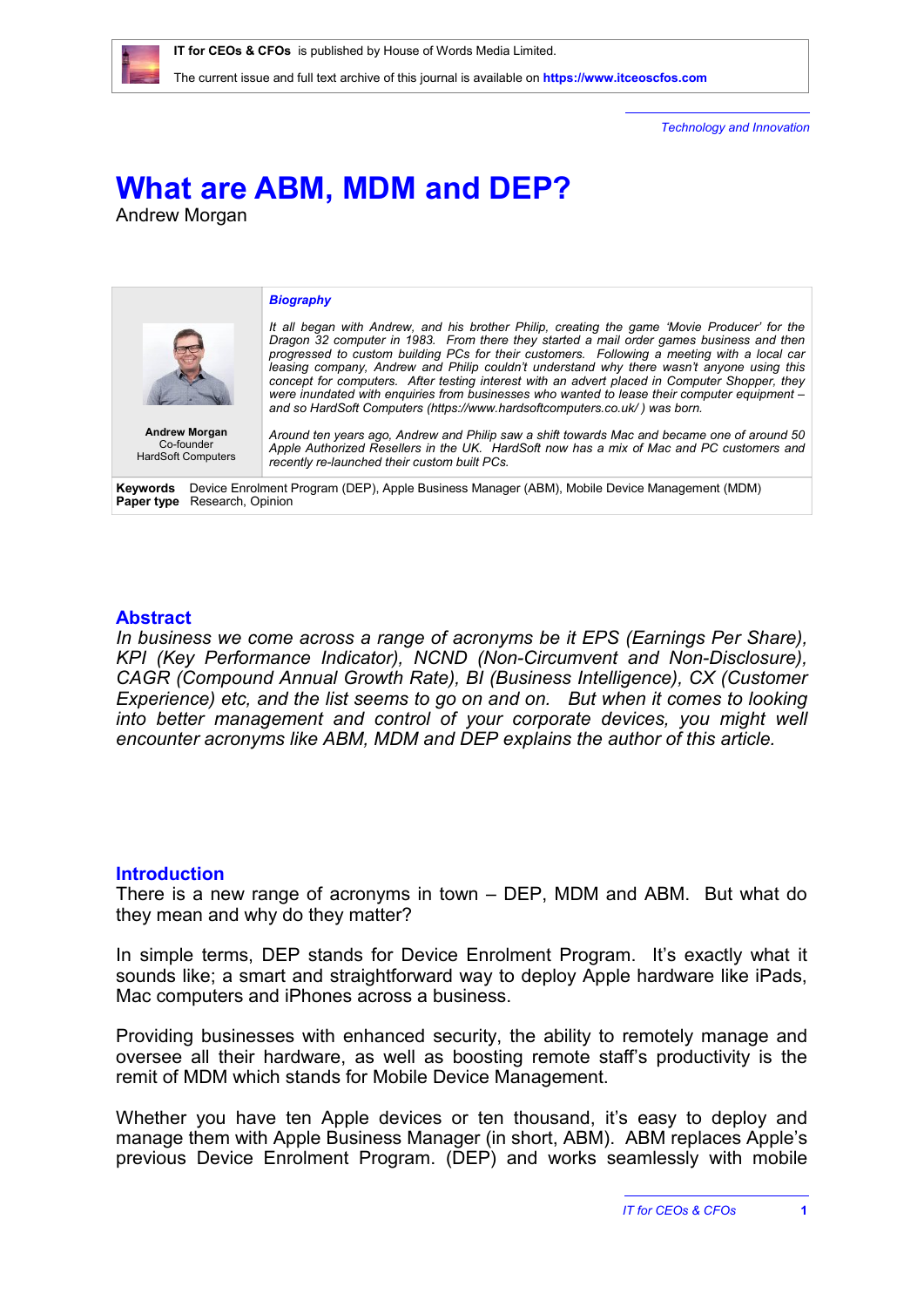

*Technology and Innovation*

device management solutions, so you can set up Mac, iPad, iPhone and Apple TV over the air – without any need for manual configuration. In essence, ABM is the enterprise version of Apple School Manager and gives companies a web-based portal for IT managers to deploy and manage Apple devices across the workplace. ABM lets you buy content and configure automatic device enrolment in your Mobile Device Management (MDM) solution.



These terms will likely already be familiar to Chief Technology Officers (CTOs) and their teams. However, more companies and smaller businesses without a dedicated IT department will be encountering a need for these services. This is because the COVID pandemic has put increased pressure on day-to-day operations, management, and organization in businesses.

According to Bank of England Economist, Andy Haldane, speaking at the Engaging Business Summit Q4 2020, remote working is now a must and will most likely continue to be popular<sup>1</sup>. By utilizing ABM, MDMs and DEPs businesses of all sizes will be able to source, supply and manage their corporate hardware, and even directly send it to remote staff. The result is that your team can work effectively from home with the software they need while keeping company data secure.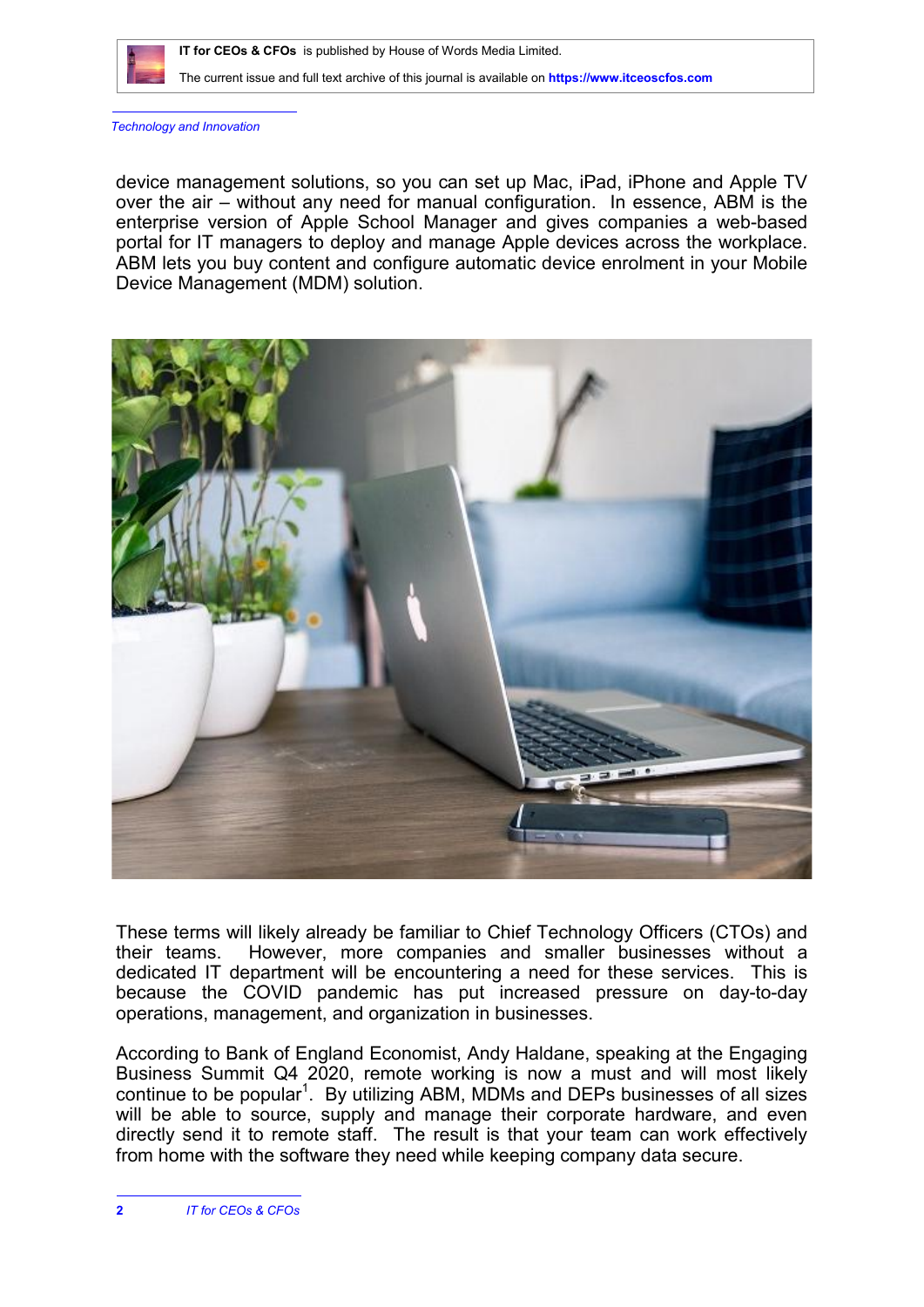

*Technology and Innovation*

So, let's look at how DEP, ABM and MDM work together to create this improved remote working experience.

# **Apple's Device Enrolment Program (DEP)**

A DEP is the perfect way to remotely supervise the usage of your corporate devices on which your staff work. Basically, you can add restrictions or block certain apps from these devices, for example, iMessenger. It also makes mass deployment of devices much easier.

Until recently Apple had its own DEP but this has now been replaced by Apple Business Manager (ABM), and those companies who were previously using Apple's Device Enrolment Program were advised to upgrade to Apple Business Manager in 2019.

# **Apple Business Manager (ABM)**

Apple Business Manager (ABM) is now the best solution for mass deployment of Apple devices<sup>2</sup> and you can set up and manage those devices remotely. Being able to control device deployment, volume purchase, and distribute content, and manage roles in the organization, guarantees employees will receive the solutions needed for their workday, no matter where they are located. This makes it a powerful tool for businesses in the COVID era.

ABM is essentially a web-based portal where you can purchase, send, and manage all your devices in one place seamlessly. It also automates device enrolment into your MDM.

# **Mobile Device Management (MDM)**

A Mobile Device Management (MDM) software solution<sup>3</sup> provides businesses with a full and effective way to enrol their devices and deploy them with the apps and software they need. Admin privileges can be assigned and any updates or changes made remotely. MDM offers businesses granular control over all corporate devices, such as smartphones, tablets, laptops, and desktops. This includes both in-office hardware and those devices used by all remote workers. You can even add BYODs (Bring Your Own Device) to your MDM server to ensure employee compliance and guard against data breaches.

MDM allows you:

- To block or restrict apps.
- Keep data within corporate apps and not leak to personal staff apps.
- Wipe or lock devices that are lost or stolen.

# **In conclusion**

By using a MDM with  $ABM<sup>4</sup>$  not only are you able to maintain business data security, but simultaneously helping to increase productivity by personalizing the device and its applications specifically for the user. For instance, using a MDM solution such as Jamf with an ABM you can select different user profiles for different people, and different roles for people responsibilities. So, you could have a supervisor level login for someone, and then a lesser level for someone else.